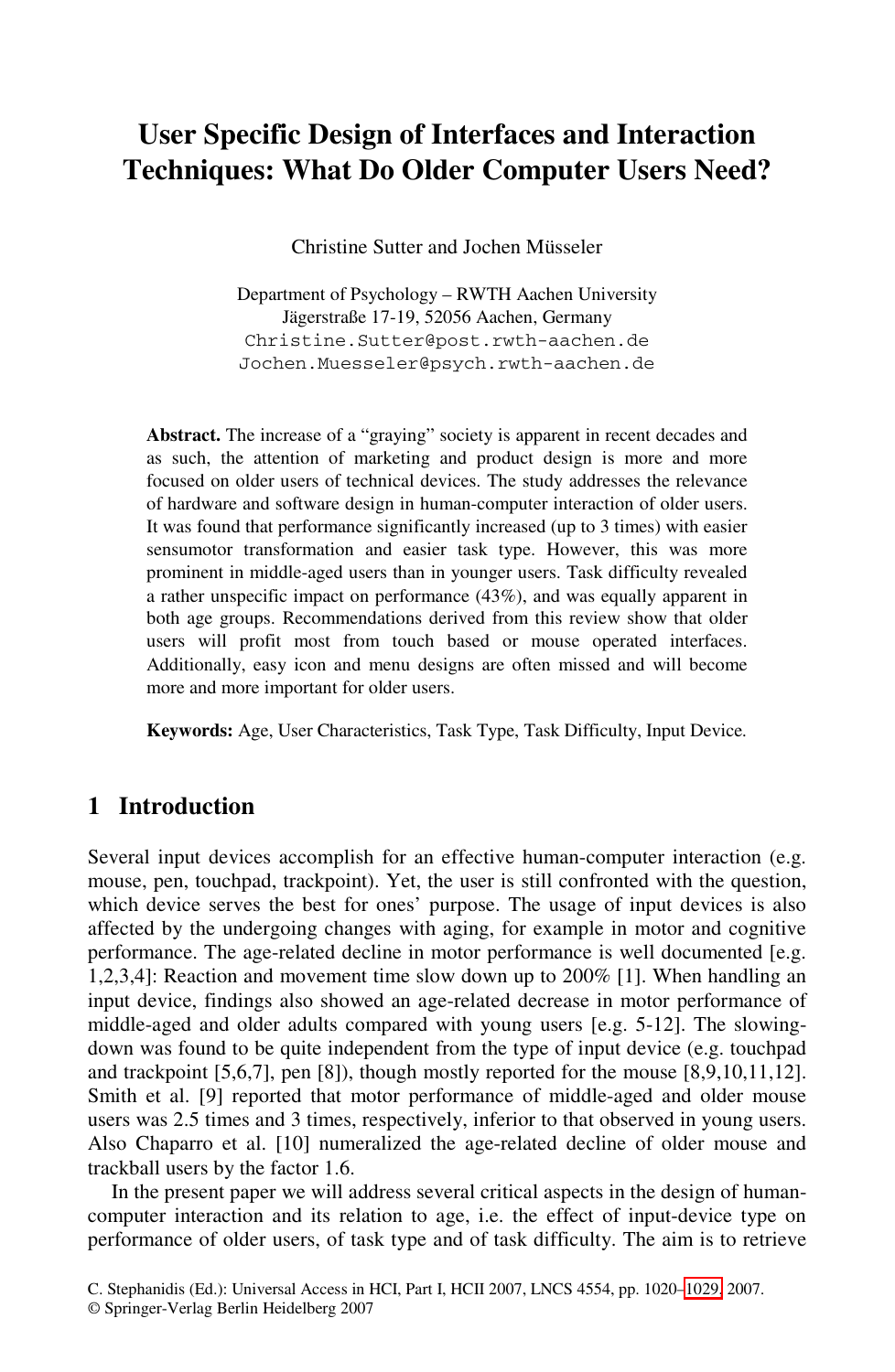the specific impact of these factors in the human-computer interaction in order to establish recommendations for a user-guided design of interfaces and interaction techniques for users of older age.

Several experiments of our lab will be reviewed against the background of a framework of user-computer interaction (Figure 1 [5]). The framework assumes that technical features of the hardware and the transformation of hand movement into cursor movement  $(=$  sensumotor transformation  $[13,14]$ ) determine the basis of interaction efficiency. Either user characteristics (e.g. age [11], expertise [15]) and / or task type and task difficulty [e.g. 16] further influence the outcome as well as both aspects may also interact with each other. The performance outcome will come under an evaluation process and feedback is provided to optimize soft- and hardware design.



**Fig. 1.** A framework of user-computer interaction [5]

If input devices are categorized by their ease of sensumotor transformation, then they will be ranked according to their mapping between hand movement and cursor movement. Direct input devices, like finger or pen, represent the easiest way of transformation since the pointing gesture with either finger or pen directly activates the action on the display. The sensumotor transformation within the mouse is still easy. Hand and cursor movement are analogous, but appear in different locations and the output location is rotated by 90°. The hand movement is executed on a horizontal surface and is proximal to the user, and the cursor movement appears on a vertical display and is distal to the user. Similar to the mouse is the movement transformation of the touchpad: with the touchpad also finger movements on the pad are mirrored as a cursor movement on the display. However, it is assumed that the sensumotor transformation of the touchpad is less easy compared to the mouse since the touchpad is more sensitive towards velocity and acceleration changes due to less friction of the system [12,14]. The sensumotor transformation of the trackpoint is most difficult compared to the other input devices [14, 15]. The trackpoint senses finger force, which results in cursor velocity. Thus, the compatibility between finger action and cursor action is low. In a recent study we could show that the better performance of input devices with rather easy sensumotor transformations comes from an optimized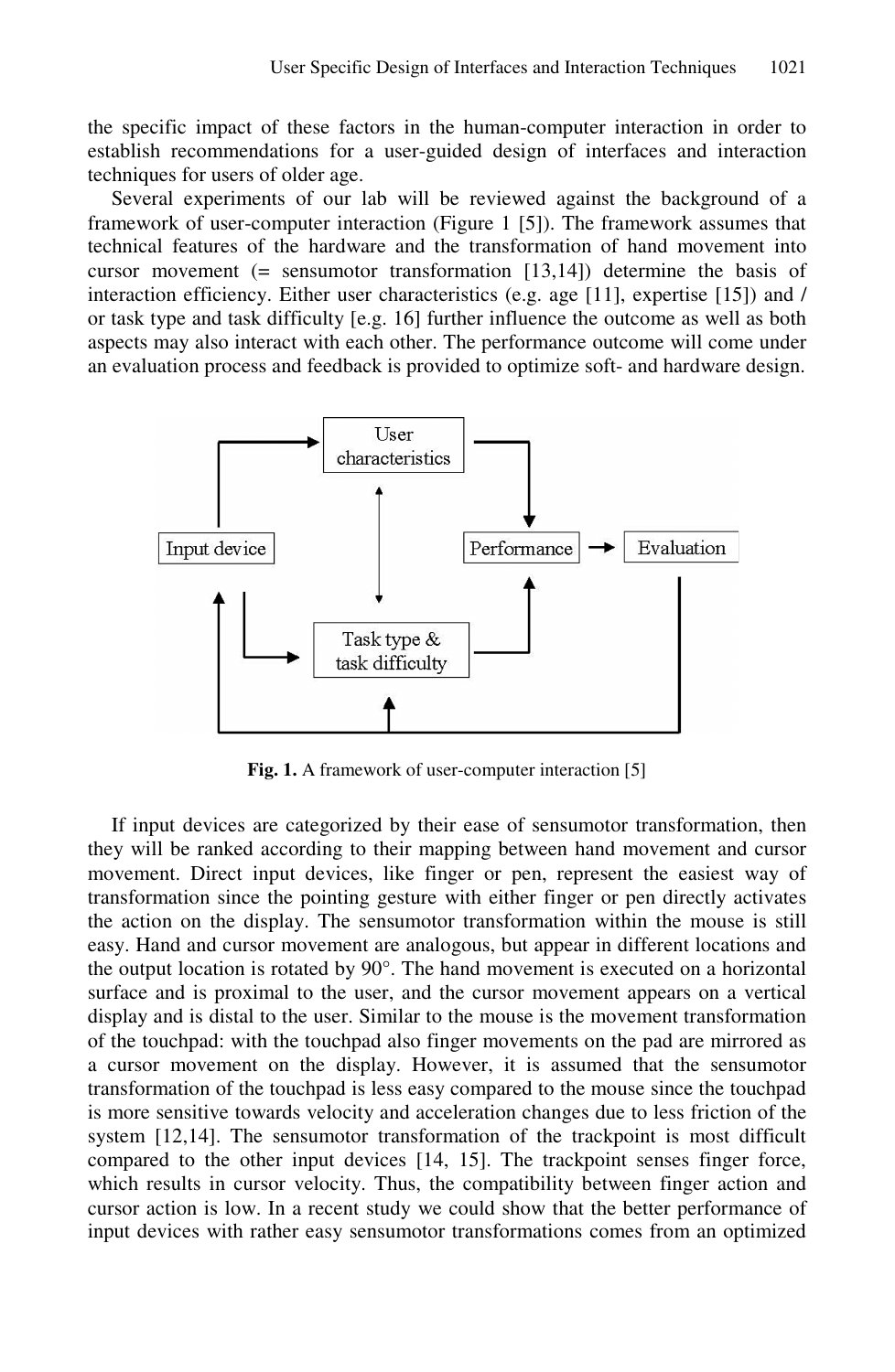movement execution in terms of fewer submovements and a good balance between movements' velocity and covered distance [14].

With this background results of the reviewed studies are analyzed according to two age-related hypotheses: (1) In literature age-related declines by the factor 1.6 and higher were reported for input device usage of older compared to younger adults [9, 10]. It is hypothesized that the usage of pen, mouse, touchpad and trackpoint is by the factor 1.6 less efficient for middle-aged users compared to young users. Furthermore, the sensumotor transformation will interact with age insofar that age differences are more prominent in input devices with a difficult sensumotor transformation. (2) The impact of software design on the efficient input of younger and middle-aged users is surveyed. It is assumed that motor performance becomes less efficient with an increase of complexity of task type and with an increase of task difficulty [16]. Furthermore, the age relevance of these software design factors will be analyzed.

### **2 Method**

Table 1 shows methodological aspects of the studies [5,6,7,11,17,18], which were included to the data review.

|                                                     | Input device | Young age group | Middle-aged group |
|-----------------------------------------------------|--------------|-----------------|-------------------|
| Sutter, Ziefle [17]; Oehl, Sutter,<br>Ziefle $[18]$ | Pen          | $N = 18$        | $N = 18$          |
| Sutter, Ziefle [11]                                 | Mouse        | $N = 14$        | $N = 14$          |
| Armbrüster, Sutter, Ziefle [6,7];<br>Sutter [5]     | Touchpad     | $N = 20$        | $N = 14$          |
| Armbrüster, Sutter, Ziefle [6,7];<br>Sutter [5]     | Trackpoint   | $N = 20$        | $N = 14$          |

**Table 1.** Input device and sample size per study

### **2.1 Participants**

In all experiments participants of the young-age group were aged between 20 and 30 years ( $M = 24$  years). The middle-aged group consisted of participants aged above 30 years and age ranged from 30 to 66 years ( $M = 51$  years). Sample size was between 14 and 20 participants (Table 1).

### **2.2 Sensumotor Transformation (Input Device)**

The sensumotor transformation of input devices was varied from very easy (pen) to easy (mouse, touchpad) and to difficult (trackpoint). In the experiments a professional stylus for industrial touch applications (WES $^{\circledast}$ ) and the "Premium optical wheel mouse" (Logitech) were used. Data of pen and mouse were collected with a standard desktop computer, 266 MHz Intel Pentium II CPU. The touchpad was integrated into a Dell Inspiron 7500-notebook. The touch-sensitive panel (2" by 1.5") was located in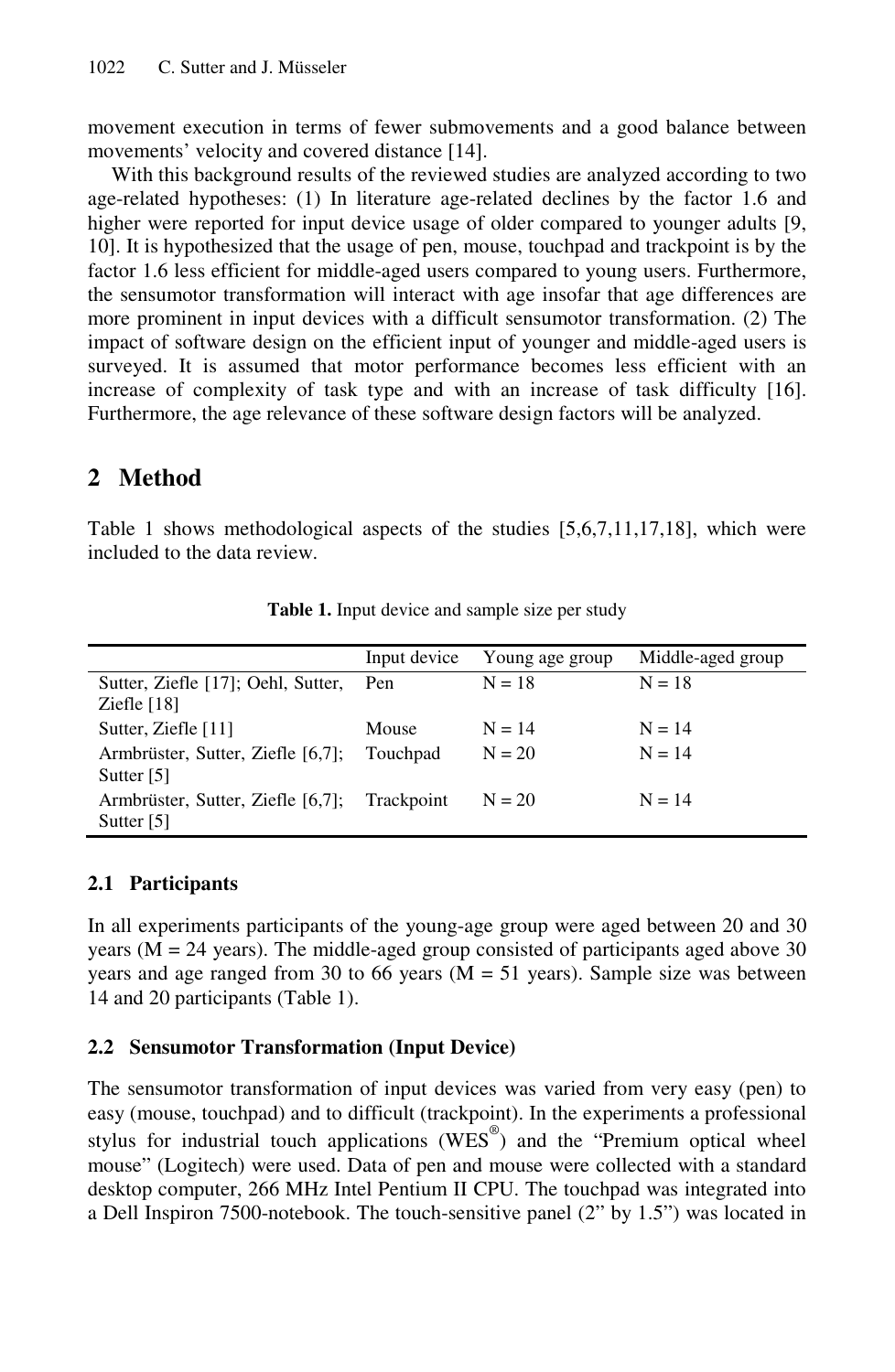the wrist rest beneath the keyboard with two mouse buttons underneath. For the trackpoint a Toshiba Satellite 1700-300-notebook with an integrated trackpoint was used. The small force-sensitive joystick was placed between the "G", "H" and "B" keys on the qwerty-keyboard, the mouse buttons are located in the wrist rest. In all experiments data output was provided to an external TFT flat screen (Philips 150x; 1024x768 pixel) to control the visual quality of display presentation. Cursor velocity of mouse, touchpad and trackpoint was set at "medium" speed (1500 - 4500 pixel per second), the cursor acceleration was deactivated.

#### **2.3 Task Design (Type and Difficulty)**

Task type was varied between simple (point-click task) and complex (point-drag-drop task). Task difficulty varied from 2.6 to 4.4 bits (see below). For the point-click task (Figure 2, subtask 1 only) a square target and a cross-hair cursor appeared on the screen. Users were instructed to move the cursor from the start position to the target and adjust the cursor inside the target. The correct cursor positioning was indicated by a change of the square target's color from black into green to provide visual feedback. A trial was completed by pressing the left-mouse button. Thereafter, a new trial was started with a self-paced press of the space bar.



**Fig. 2.** Task types: Point-click task (subtask 1) and point-drag-drop task (subtasks 1-4)

The point-drag-drop task consisted of several single actions that were executed one after another. The task, as visualized in Figure 2, appeared on the screen. In a pointdrag action the centrally placed strings are highlighted (subtask 1&2). Then the object is picked up and moved inside the square target (drag-drop action: subtask  $3 \& 4$ ). For the drag actions participants are instructed to drag the cursor by pressing the left mouse button. For every successful subtask a visual feedback is given. Releasing the left mouse button at the end of subtask 4 completed the trial. Task difficulty varied in movement distance (2.5, 5 cm) and target size (0.25, 0.5 cm). This resulted in three IDs (ID = index of difficulty,  $[16]$ ): 2.6, 3.5 and 4.4 bits.

To balance movement direction, targets were presented 45º, 90º, 135º, 180º, 225º, 270º, 315º and 360º to the centrally arranged cursor. This required horizontal, diagonal and vertical cursor movements to hit the target.

### **3 Results**

Data were summarized according to the hypotheses with the independent variables age, sensumotor transformation, task type and task difficulty. For analysis t-tests and ANOVAS were carried out. The level of significance was set at 5 %.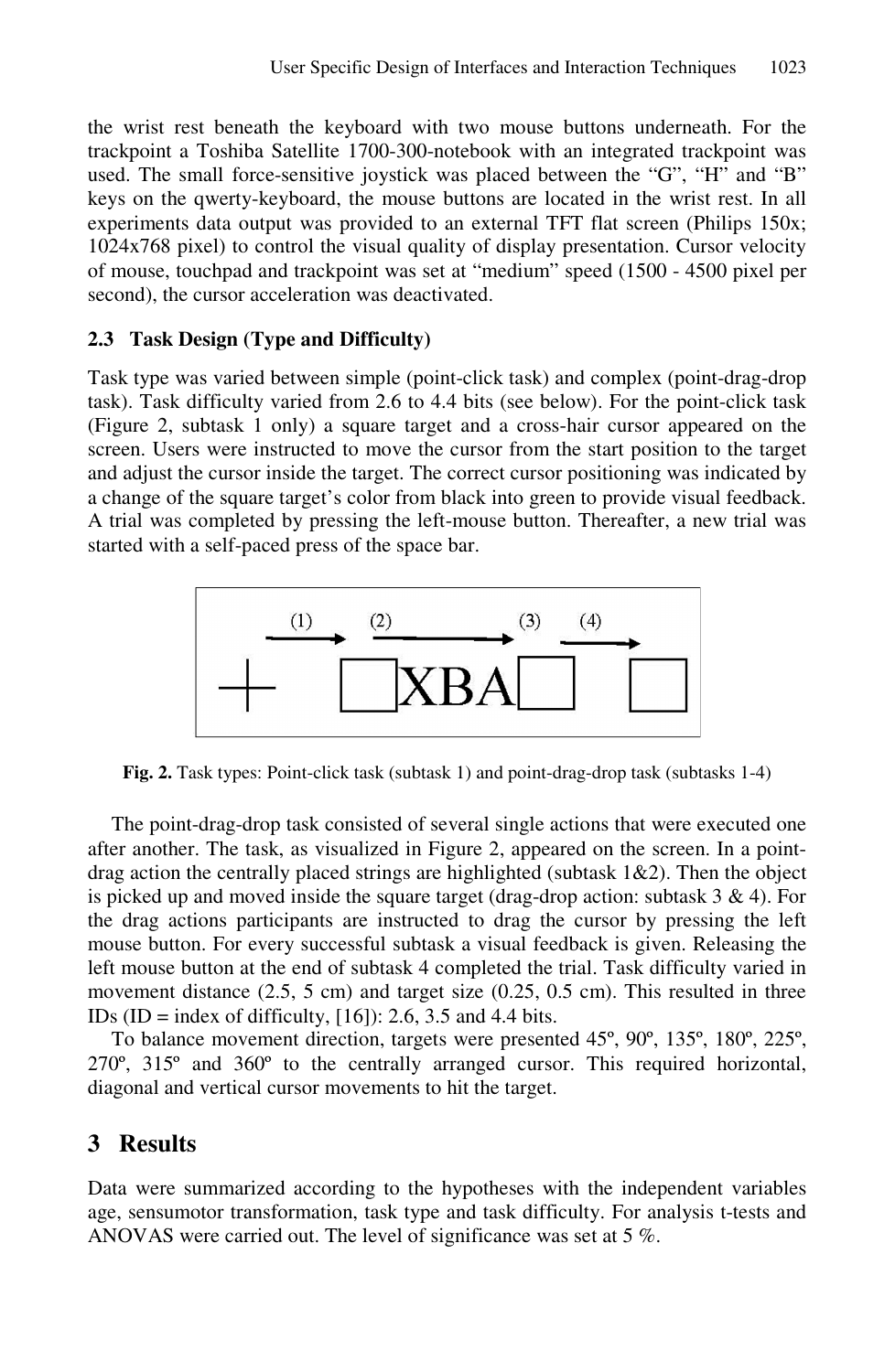#### **3.1 Effects of Age and Sensumotor Transformation**

The mean movement time (ms) for young and middle-aged adults is displayed in Figure 3 for mouse (square), touchpad (triangle) and trackpoint (circle). Effects of sensumotor transformation are obvious. In both age groups performance was best for the mouse, followed by the touchpad and was worse for the trackpoint. For touchpad and trackpoint significant main effects for sensumotor transformation and age were observed (sensumotor transformation:  $p < 0.05$  and age:  $p < 0.05$  [7]). The interaction of both factors was also significant ( $p < 0.05$  [7]). Also for mouse performance significant age effects were found for the point-click task  $(F(1,12) = 5.02, p < 0.05)$ . Younger mouse users were by 316 ms faster compared to middle-aged users (970 vs. 1287 ms [11]). The comparison of sensumotor transformation showed that mouse performance of younger users was 1.5 times better compared to the touchpad (970 vs. 1426 ms,  $t(6) = -7.55$ ,  $p < 0.01$ ) and 1.8 times better compared to the trackpoint (970) vs. 1719 ms,  $t(6) = -12.41$ ,  $p < 0.01$ ). This was found to be more prominent for middle-aged users. Mouse performance was 1.5 times better compared to the touchpad (1287 vs. 1993 ms,  $t(6) = -5.53$ ,  $p < 0.01$ ) and 2.5 times better compared to the trackpoint (1287 vs. 3195 ms,  $t(6) = -14.94$ ,  $p < 0.01$ ). This means that in both age groups performance significantly decreased when sensumotor transformation became more difficult. However, the interaction between age and sensumotor transformation seems to be exponentially. Whereas in the difficult sensumotor transformation the age effect is biggest (age factor for trackpoint 1.9), it drops when sensumotor transformation gets easier (age factor for mouse and touchpad 1.3-1.4) and is reported to distinguish completely for very easy sensumotor transformations (age factor for pen 0 [17,18]).



**Fig. 3.** Mean movement time (ms) in the point-click task as a function of age and input device

### **3.2 Effects of Age and Task Type**

The mean movement time (ms) of middle-aged adults is displayed in Figure 4 for the point-click and point-drag-drop task (mouse = square, touchpad = triangle, trackpoint  $=$  circle).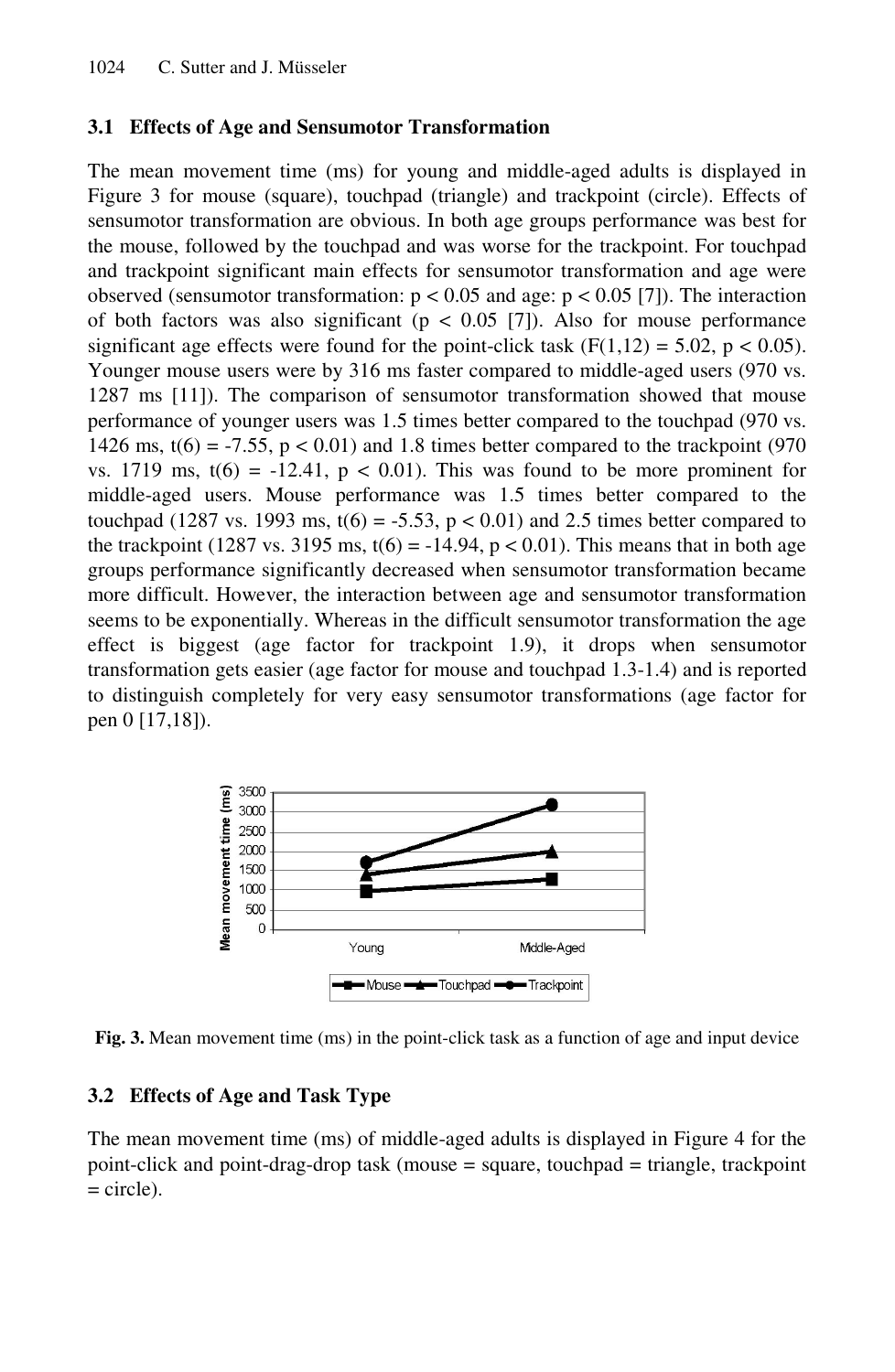

**Fig. 4.** Mean movement time (ms) of middle-aged users as a function task type and input device

The effect of task type is obviously apparent in all input devices (touchpad and trackpoint:  $p < 0.05$  [6,7]; mouse:  $F(1,12) = 30.24$ ,  $p < 0.01$ ). As can be seen in Figure 4 middle-aged users solved point-click tasks 3.0 times faster compared to point-dragdrop tasks. This task-relevant increase of movement time was not affected by sensumotor transformation (interaction n.s.). As displayed in Figure 5, however, the increase was rather stronger for middle-aged users compared to young users as indicated by the significant interaction of age by task  $(F(1,92) = 4.32, p < 0.05)$ . From point-click to point-drag-drop tasks movement time increased by 4284 ms and 3331 ms, respectively, for middle-aged (solid line, Figure 5) and young users (dashed line).



**Fig. 5.** Mean movement time (ms) as a function of age and task type

Findings show that middle-aged users are very sensitive towards task type and execute complex tasks far less efficient as younger users.

#### **3.3 Effects of Age and Task Difficulty**

In all studies significant effects of task difficulty were found. The effect of task difficulty is apparent in all input devices and was found for middle-aged users of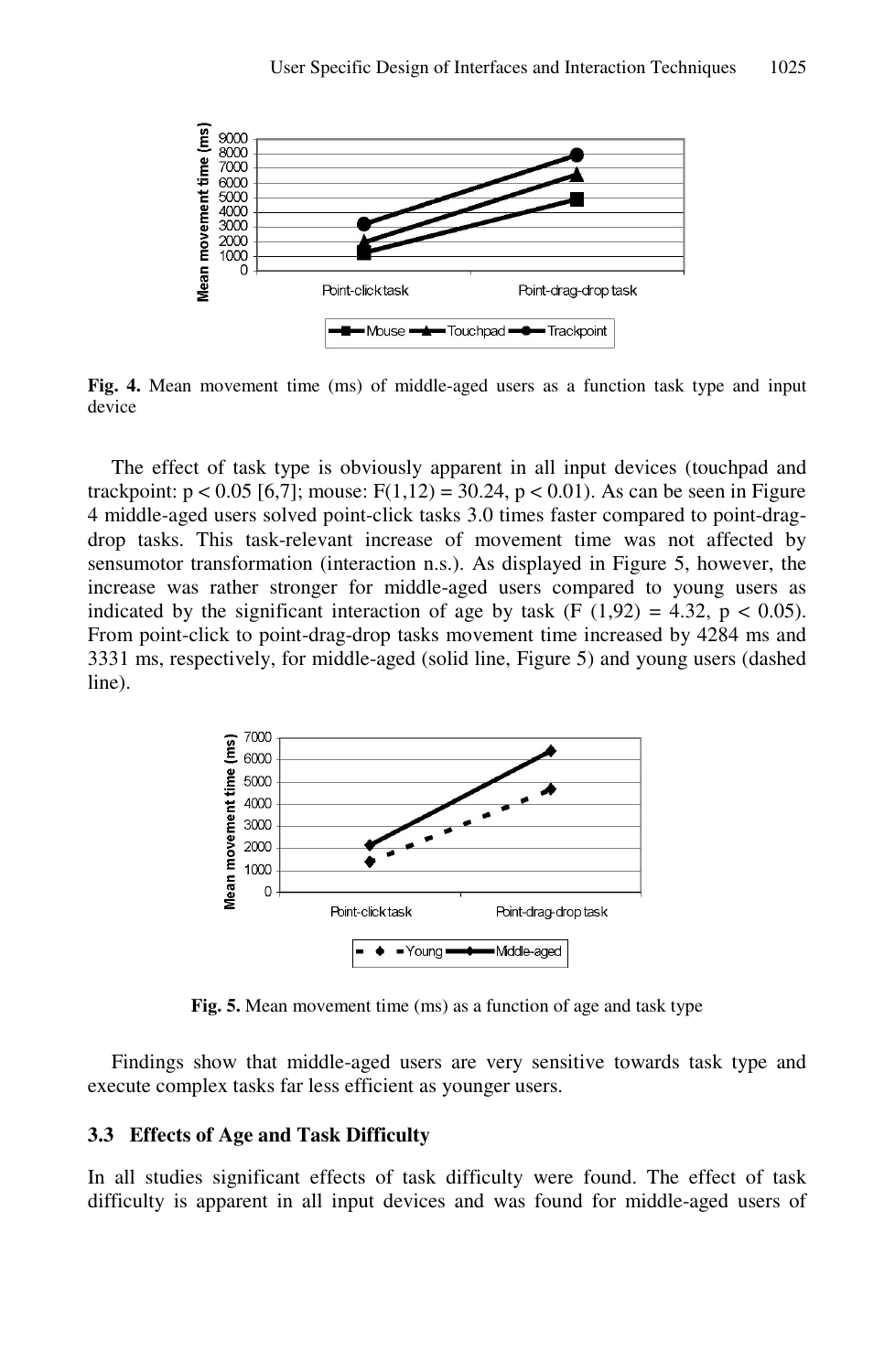touchpad, trackpoint ( $p < 0.01$  [6]) and mouse ( $F(1,18) = 3.31$ ,  $p < 0.1$ ) as well as for young users (touchpad and trackpoint:  $p < 0.05$  [5]; mouse:  $F(1,18) = 11.02$ ,  $p <$ 0.01). The regression analyses accounted for up to 97% of variance in movement time by task difficulty. From the easiest (2.6 bits) to the most difficult task (4.4 bits), movement time increased between 31% for the mouse and 43% for the trackpoint. Movement time of young and middle-aged trackpoint users increased by 40% and 43%, respectively. For the touchpad a raise of 37% for young users and 40% for middle-aged users was observed. And for the mouse, movement time rose by 35% and 31% for young and middle-aged users. A similar increase was reported for young and middle-aged pen users [17,18]. Apart from the age effect, no interaction between age and task difficulty was found in these studies (interaction n.s.). It can be concluded that the decrease of performance due to the task difficulty is equal in both age groups, young and middle-aged users.

### **4 Discussion and Recommendations**

The design of human-computer interaction is more and more considered towards its usability for older computer users [8,9,10,11,12]. Beyond efficiency operating an input device itself also specific factors of the software design were addressed in this paper and analysed in its relation to performance decrements often observed in older computer users. In literature age-related performance declines by the factor 1.6 and higher were reported for older compared to younger users of mouse and trackball [9,10]. The studies reviewed in this paper [5,6,7,11,17,18] focused on middle-aged adults and therefore maybe underestimate age effects that will become more and more apparent in the older adulthood [1].

The findings of the present study demonstrate that efficiency of input-device usage distinctly drops from early to middle adulthood by now. Performance differences between young and middle-aged users were not constant, but were affected by sensumotor transformation. As hypothesized age differences were biggest for the trackpoint (factor 1.9), which had the most difficult sensumotor transformation. It dropped for mouse and touchpad, where sensumotor transformation is easier (factor 1.3-1.4). And, in contrast to Charness et al. [8], there were no performance differences at all between older and younger users for the pen (factor 0). In further studies this rather exponential impact of sensumotor transformation on age should be addressed more systematically. The question arises if older users react less flexible towards changes in sensumotor transformation. Assumed that older users possess more specific stimulus-response associations, consolidated by lifelong experience, then they react very efficient to already known sensumotor transformations (e.g. pen: pointing gesture). However, their performance will drop distinctly and more prominent compared to younger users when sensumotor transformation gets difficult and unfamiliar (e.g. trackpoint: force-velocity transformation). This assumption could also be true for task complexity where a similar pattern of age-related performance was found. Middle-aged users reacted very sensitive towards changes in task type and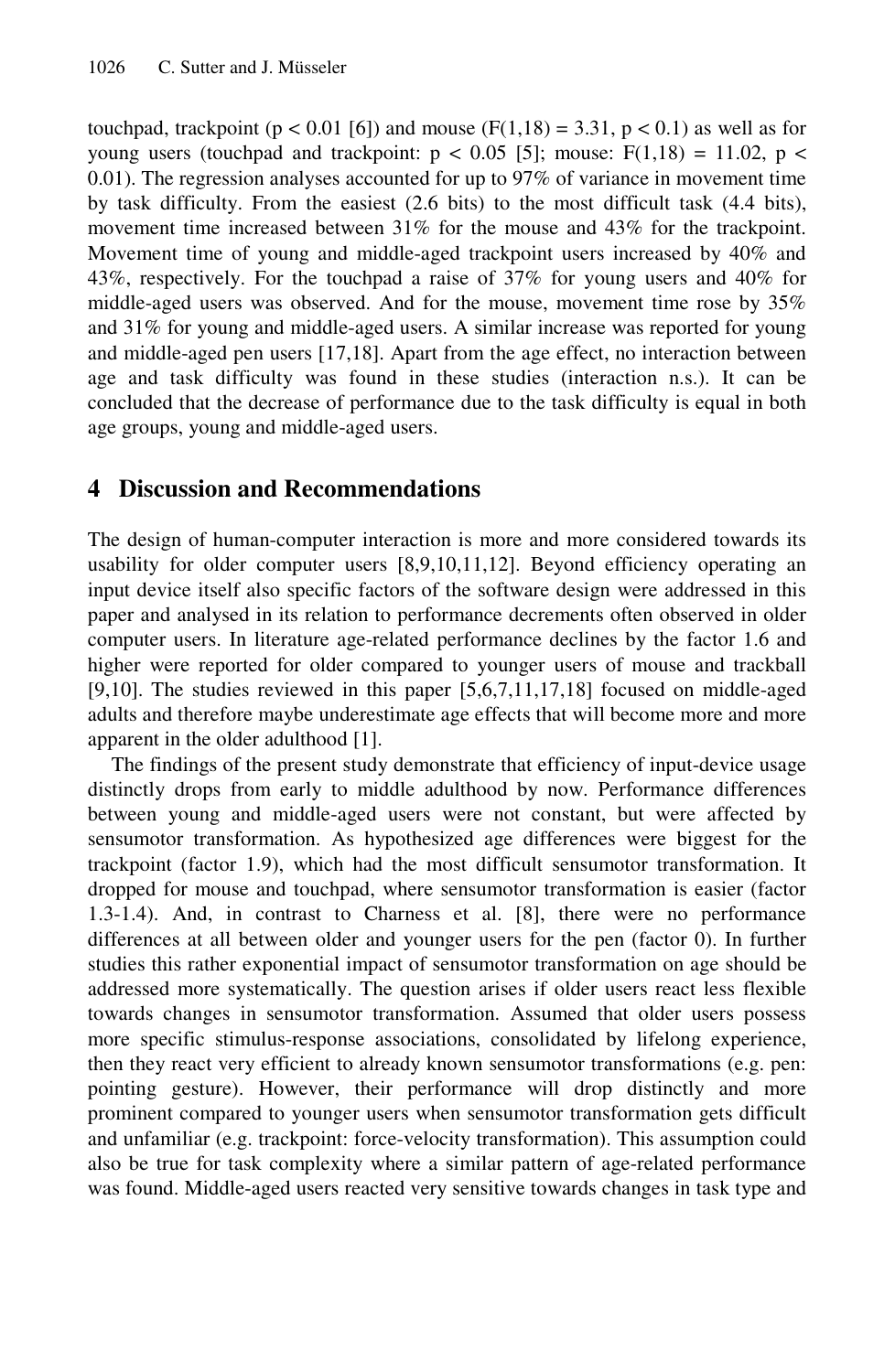executed the more complex task far less efficient than younger users. The performance decrement from the point-click- to the point-drag-drop task was by 1s higher for middle-aged users compared to young users. For task difficulty no relation with age has been surveyed. From the easiest  $(2.6 \text{ bits})$  to the most difficult task  $(4.4 \text{ s})$ bits) movement time increased by 31 to 43%, independently from age and input device. So far, the results for task difficulty clearly underestimate the situation given in software applications. The range of IDs will be much wider and therefore (up to 6 bits [19], the performance will be much more affected than surveyed here (65% [5]). As can be derived from these studies, sensumotor transformation and task type have a specific age-related impact on performance. That means, transferred to the framework of user-computer interaction [5], hard- and software features should be harmonized with the age of its user in order to achieve an optimized interaction.

So there is still the question about what older computer users need? What recommendations can be derived from this review for an optimized design of interfaces and interaction techniques for users of older age. The choice of interaction technique is often restricted by space, pollution and other environmental factors (e.g. vibration, heat), and mobility. Whenever possible easy input techniques should be chosen, i.e. a touch based interface that is operated with either finger or pen. This is realized in a huge amount of publicly used interfaces (e.g. ATM machine, information terminal). However, it lacks in many consumer products (e.g. desktop computer, television) that are still operated by mouse or remote control although touch screens are very widespread. Besides the pen, with all other input devices interaction becomes more or less inefficient (dependent on their sensumotor transformation) and even worse for older users. This can be faced twofold: either to level the effect of sensumotor transformation with a simple pointing task instead of complex drag actions and / or with easy designed object in term of task difficulty (e.g. big and nearly located icons). The simple task type in combination with an input device with easy sensumotor transformation will be operated by 6.2 times faster than the contrary. This was shown in the present review for middle-aged users executing with a mouse point-click tasks in contrast to executing point-drag-drop tasks with a trackpoint ( $\Delta t$  = 6.6 s). At least, all interfaces and interaction techniques have in common that, if task difficulty is reduced (e.g. enlargement of icon and menu size, reduction of distance) then users will profit up to 43%. However, task difficulty in common software applications was found to be higher (up to 6 bits [19]) than surveyed in our studies (max. 4.4 bits). Thus, the advantage of easy tasks will be even more distinct than 43%. That means also, that the design of easy tasks is a crucial and neglected factor in interface design up to now. It is still an important way to optimize the interaction not even for older users.

All in all, recommendations derived from this review show that older users will profit most from touch based or mouse operated interfaces. Additionally, easy icon and menu designs are often missed and will become more and more important for older users.

**Acknowledgements.** We wish to thank Jamal Sobeh and Christine Seibert for supporting this research.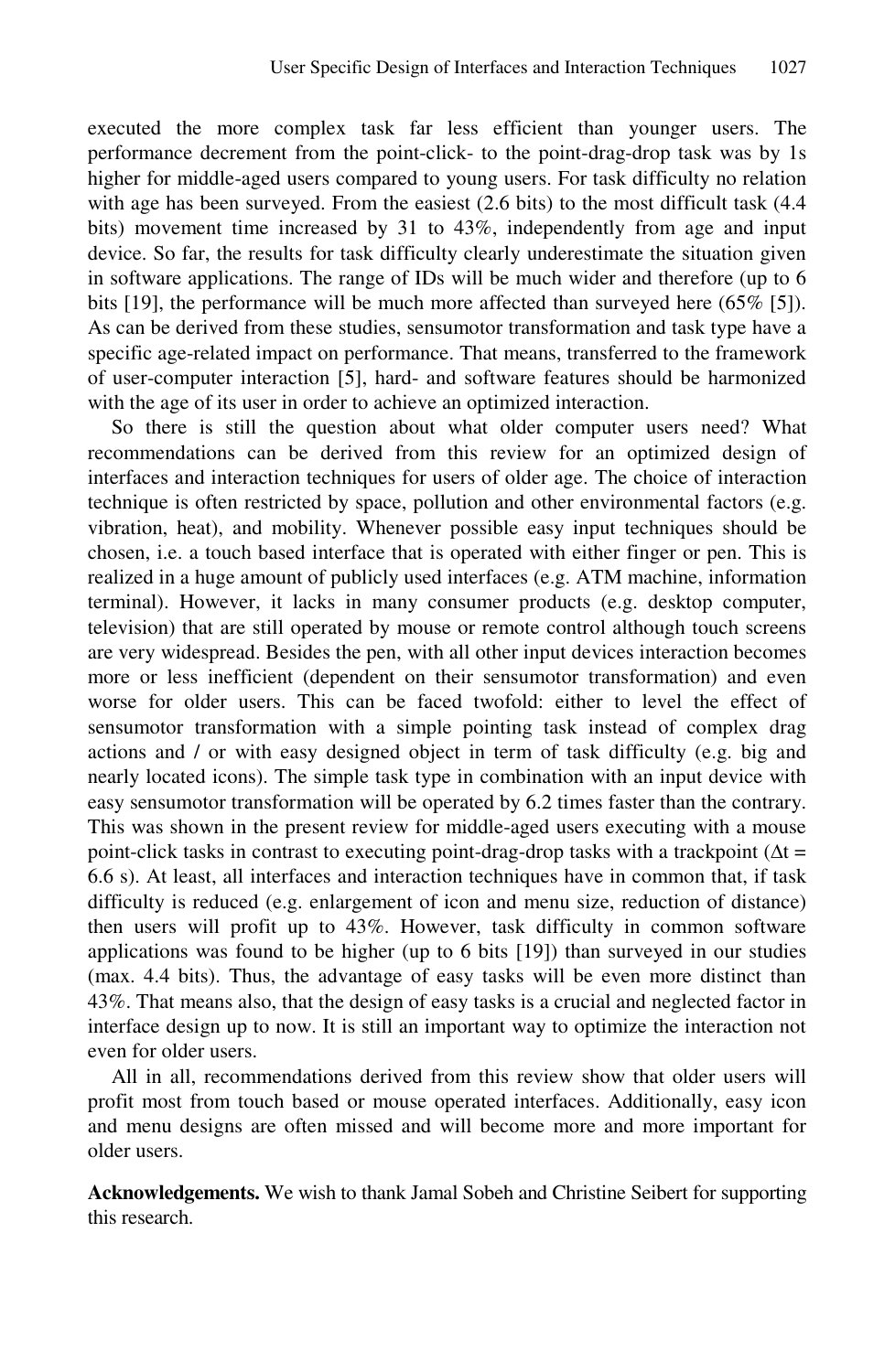## **References**

- 1. Stelmach, G.E., Goggin, N.L., Garcia-Colera, A.: A movement specification time with age. Experimental Aging Research 13(1), 39–46 (1987)
- 2. Welford, A.T.: Motivation, capacity, learning and age. International Journal of Aging 7, 189–199 (1976)
- 3. Vercruyssen, M.: Movement control and speed of behaviour. In: Fisk, A.D., Rogers, W.A. (eds.) Human Factors and the Older Adult, pp. 55–86. Academic Press, San Diego (1997)
- 4. Birren, J.E., Vercruyssen, M., Fisher, L.M.: Aging and speed of behaviour: its scientific and practical significance. In: Bergener, M., Ermini, M., Stähelin, H.B. (eds.) Challenges in aging, London, pp. 3–23. Academic Press, San Diego (1990)
- 5. Sutter, C.: Charakteristische Nutzereigenschaften und ihr Einfluss auf die Bedienung von Notebook-Eingabegeräten: Eine arbeitspsychologische Evaluation von Touchpad und Trackpoint [Specific user characteristics and their impact on the usage of notebook-input devices: a work psychological evaluation of touchpad and trackpoint]. In: Online published PhD-Thesis, RWTH Aachen (2006), http://darwin.bth.rwth-aachen.de/opus3/ volltexte/2006/1697
- 6. Armbrüster, C., Sutter, C., Ziefle, M.: Target size and distance: Important factors for designing user interfaces for older notebook users. In: Work with Computing Systems. Damai Sciences, Kuala Lumpur, pp. 454–459 (2004)
- 7. Armbrüster, C., Sutter, C., Ziefle, M.: Notebook input devices put to the age test: The usability of trackpoint and touchpad for middle-aged adults. Accepted for publication in Ergonomics
- 8. Charness, N., Holley, P., Feddon, J., Jastrzembski, T.: Light pen use and practice minimize age and hand performance differences in pointing tasks. Human Factors 46, 373–384 (2004)
- 9. Smith, M.W., Sharit, J., Czaja, S.J.: Aging, Motor Control, and the Performance of Computer Mouse Task. Human Factors 41, 389–396 (1999)
- 10. Chaparro, A., Bohan, M., Fernandez, J., Choi, S.D., Kattel, B.: The impact of age on computer input device use: Psychophysical and physiological measures. International Journal of Industrial Ergonomics 24(5), 503–513 (1999)
- 11. Sutter, C., Ziefle, M.: Impact of practice and age on motor performance of mouse users. In: Proceedings of the International Ergonomics Association 16th World Congress, p. 6. Elsevier, Amsterdam (2006)
- 12. Walker, N., Millians, J., Worden, A.: Mouse accelerations and performance of older computer users. In: Proceedings of the Human Factors and Ergonomics Society 40th Annual Meeting, pp. 151–154 (1996)
- 13. Heuer, H.: Bewegungslernen [Motor skill learning]. Kohlhammer, Stuttgart (1983)
- 14. Sutter, C., Ziefle, M., Müsseler, J.: Welchen Effekt hat die Werkzeugtransformation von Computer-Eingabegeräten auf die Effektivität der Zeigersteuerung? [The impact of tool transformation of computer input devices on the efficiency of cursor adjustment]. In: Beiträge zur 49. Tagung experimentell arbeitender Psychologen in Trier (in press)
- 15. Sutter, C., Ziefle, M.: Interacting with notebook input devices: An Analysis of Motor Performance and User's Expertise. Human Factors 47(1), 169–187 (2005)
- 16. MacKenzie, I.S.: Fitts Law as a research and design tool in human-computer interaction. Human-Computer Interaction 7, 91–139 (1992)